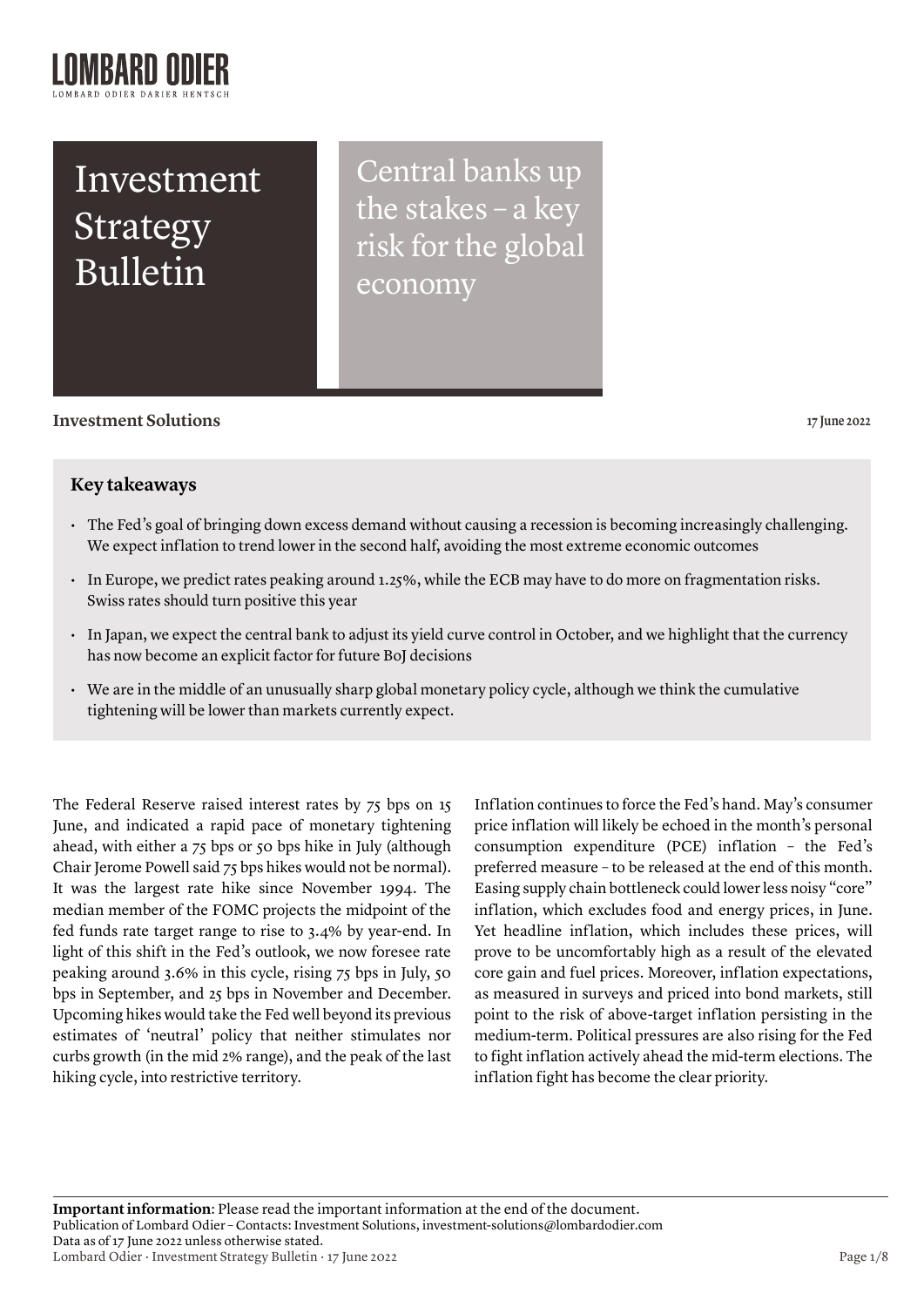Investment Strategy Bulletin

Consequently, the Fed is compelled to test the limits of its attempt to achieve an economic 'soft-landing' by frontloading nearly all of its rate hikes to 2022. Previously, we expected the Fed to achieve a kind of soft landing with the fed funds rate peaking around 3%. After the June FOMC, we believe that a mild recession in 2023, with a modest spike in unemployment to 4.5~5.0% and the fed funds rate peaking around 3.6%, is the likelier scenario. We note that this is rather more pessimistic than the market consensus, which currently foresees growth rates around 2% continuing until the end of 2023 and unemployment barely budging from the current 3.6%. Our forecast implies an increase in corporate default rates, but not a large jump associated with more severe recessionary episodes.

We still think a severe contraction can be avoided, unless a string of uniquely bad inflation data drives the Fed into rate hikes to 4.5% or above (an outcome along the lines of what is illustrated by the "downside scenario" shown in chart 1). We have to acknowledge, however, that the risk of policy overtightening cannot be completely ruled out, as the global economy continues to negotiate a tricky path through prolonged geopolitical and public health shocks. After all, recessionary episodes tend to feature what many call the "fallacy of composition" in which a virtuous behaviour for a single person or company is in fact bad for the overall economy. When companies start reducing hiring en masse, they often trigger a feedback loop between payroll reduction and consumption weakness. This uncertainty is of course why markets suffer high volatility at the start of each recession.

The key question for markets now is whether investors have sufficiently priced in the growing risk of such an economic downturn. The magnitude of de-rating in key risky assets this year suggests that much of this adjustment might be in the price already. The US yield curve, a rather reliable predictor of US economic cycles has already inverted briefly (2-year US Treasury yields rising above 10-year yields). Key equity indices have seen one of the worst first half performances in history. High yield spreads are steadily getting close to the highs of the 2020 recession. Once the market debate moves from the likelihood of recession to its severity, our mild recession forecast, if proven correct, should suggest narrowing downside risks to stocks and corporate bonds. Markets might not be there yet, but we are probably approaching that crucial phase of the valuation reassessment.

In the end, all of this depends on the inflation trajectory. One source of hope for more measured inflation is on the supply side, if China's gradual reopening finally sees supply chain disruptions ease. There are also signs of slowing demand. Wage inflation looks to be easing. The housing market is already showing the first signs of demand destruction, and retail sales dipped unexpectedly in May. Financial conditions are also tightening thanks to the end of asset purchases, the withdrawal of emergency fiscal support, and falling equity

## **1. A sharp and front-loaded Fed tightening cycle**

Federal Reserve policy rate and QE holdings



 <sup>\*</sup> right hand scale, \*\*left hand scale Sources: Bloomberg, Federal Reserve, Lombard Odier calculations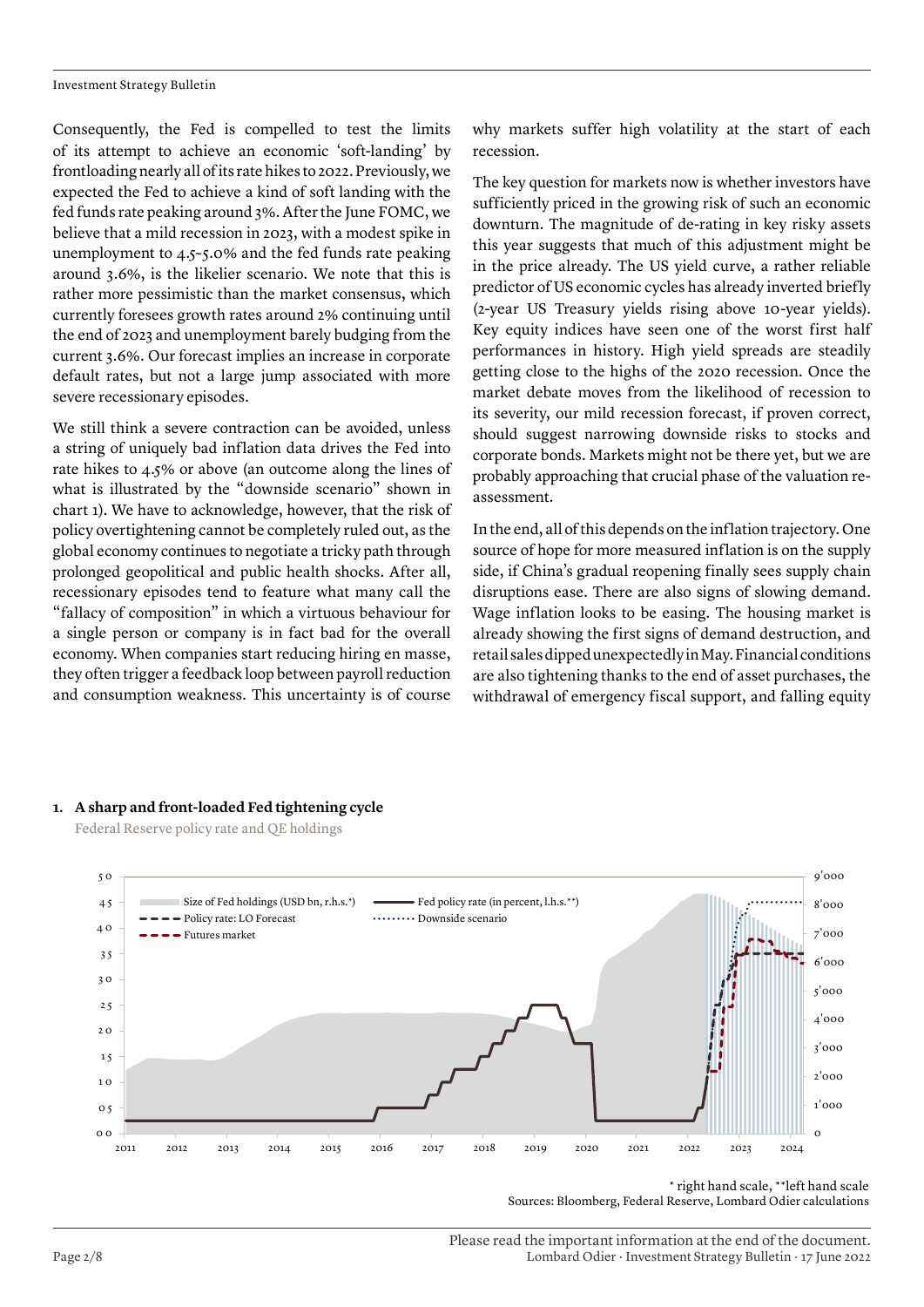and bond prices. We believe supply side improvements and softening demand should see inflation fall back below 4% by mid-2023, with a clear downward path already visible by Q4 of this year.

## **Repercussions in Europe**

In Europe, the situation looks very different from the US (see chart 2). Inflation is driven more by (imported) rising food and energy costs that eat into household incomes than by excessive demand (see chart 3). With GDP still notably below its pre-pandemic trend, wage growth fairly tepid, and the growth outlook more significantly affected by the war in Ukraine, the economy looks much more vulnerable to monetary policy tightening – which is in turn ill-equipped to deal with supply shocks.

What complicates matters further for the European Central Bank (ECB) is the stress in peripheral bond markets, as the prospect of rising rates brings back the question of debt sustainability for certain countries – crucially Italy. The ECB had hoped to put the issue to rest through a vague promise in its 9 June policy meeting to intervene when fragmentation risks arise. Yet it was forced to hold an emergency meeting on 15 June, after markets put this to test through a sharp rise in yields.

The ad-hoc meeting of the ECB's Governing Council resulted in an action plan with two elements. Applying

'flexibility' to the way it invests the proceeds of maturing bonds on its balance sheet via the pandemic emergency purchase programme (PEPP) – implying support for peripheral countries – and the creation of a new tool to prevent fragmentation risks.

This signals the ECB acknowledges risks in the periphery and the need for firmer commitments than those announced last week. Markets reacted positively, although in practice the plan may prove insufficient and potentially subject to legal challenges. The amount available to reinvest from maturing PEPP bonds, as well as the possibility of buying ahead of redemptions, is not large enough to put the issue to rest. There is only so much front-loading the ECB can do without letting its balance sheet grow to an unwarranted extent, at a time when it is also tightening its monetary policy stance.

The new tool, which should be announced by its July meeting, is likely to be a new emergency purchase programme for markets where stress emerges (e.g. Italian bonds). It would aim to achieve the 'magic' of former ECB President Mario Draghi's announcement in 2012 to do "whatever it takes" to preserve the euro's unity. But the fact that the ECB is only designing this now, that no details have been shared, and most crucially that it may need to be put into use at a time of high inflation, show the challenges ahead.

Our forecast is for gradual and shallower rate hikes in Europe than the market expects. Futures markets predict the ECB's

## **2. The recovery of domestic demand in the US and Europe: a very different story**  Real domestic demand (in bn)



Sources: Oxford Economics, Lombard Odier calculations

## **3. Euro area inflation looks more like a supply shock than a demand boom**

Euro area HICP inflation



2010 2011 2012 2013 2014 2015 2016 2017 2018 2019 2020 2021 2022

Sources:Bloomberg, Eurostat, Lombard Odier calculationsss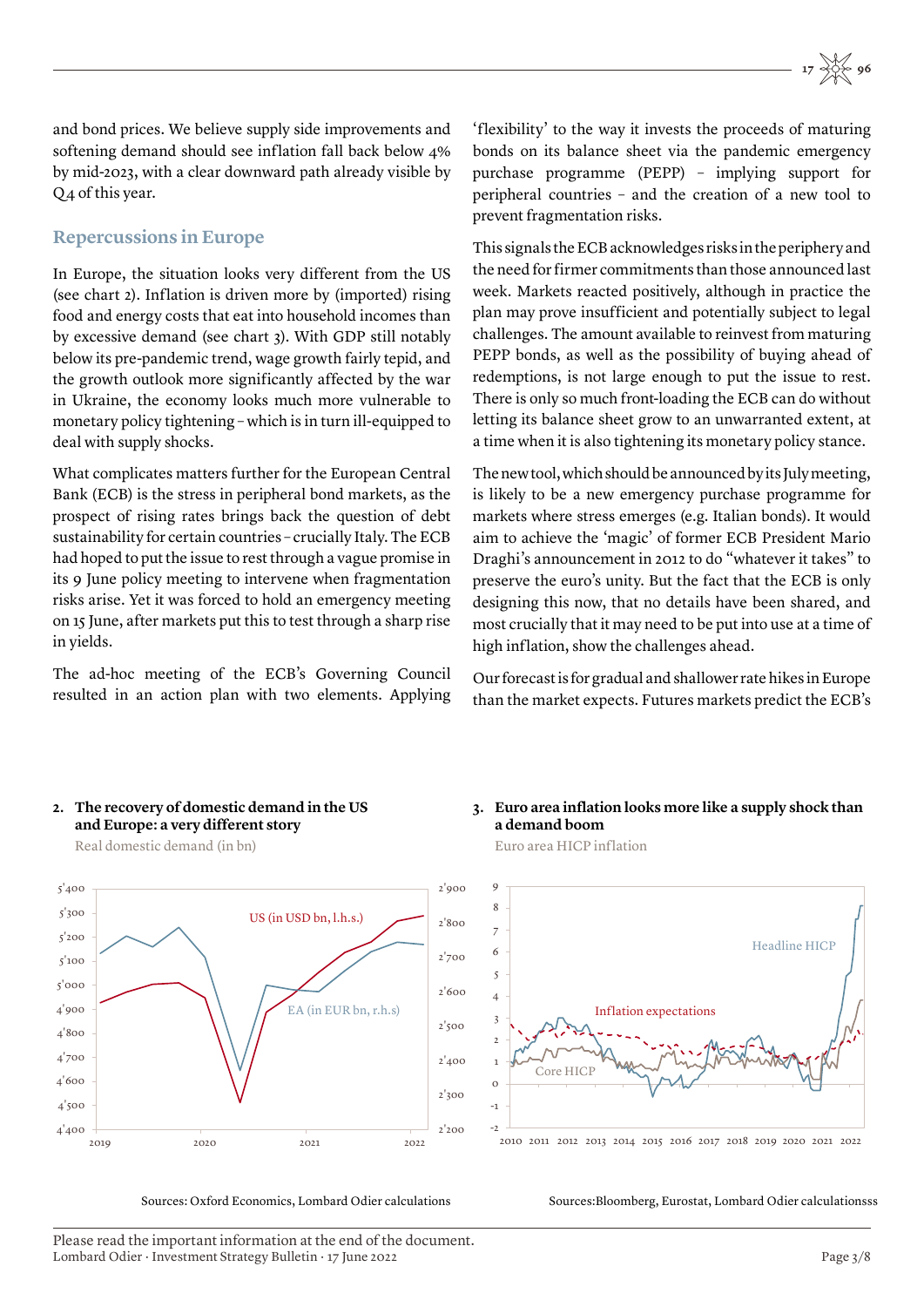Investment Strategy Bulletin

policy rate peaking around 2.5%. We think the euro area is unlikely to sustain such a sharp monetary tightening and expect a terminal rate around 1.25% in early 2023 (25 bps in July as telegraphed, 50 bps hikes in September and October and 25 bps in December and February). Still, if the ECB manages to deal effectively with fragmentation risks this would allow it some additional leeway in its hiking cycle.

## **Swiss surprise**

In Switzerland, a combination of factors conspired to push the Swiss National Bank (SNB) towards taking faster action than expected – a 50 bp increase in its policy rate – at its June monetary policy meeting.

Even in Switzerland's low-and-stable inflation economy, there has been a notable shift in recent months: new SNB projections show rates of inflation above 3% for the second half of 2022, even after accounting for the effects of tighter policy. Upcoming rate increases by the ECB also mean the spread between European and Swiss rates would widen unless the SNB was prepared to roughly match these moves. Because it holds scheduled monetary policy meetings less frequently (only four times a year), this means the SNB will sometimes make larger moves to keep the differential in check (see chart 4).

The fact that the starting point in Switzerland was one of deeply negative interest rates increases the willingness to

hike when the opportunity to exit the "negative rates trap" arises. Meanwhile, the strength of the US dollar has also resulted in a lower overall value for the trade-weighted Swiss franc (given the dollar's large size in Switzerland's trade basket). The SNB therefore no longer sees its currency as highly valued, in what is a substantial shift to its past assessment.

From here, we expect continued Swiss rate hikes at a pace of roughly 50 bps per quarter and look for the hiking cycle to peak at around 0.75% in early 2023. While we see the need for the policy stance to shift from easing to neutral given the aforementioned developments, we do not think there is a need for policy to turn actively restrictive.

## **Yen now linked to the BoJ's policy**

In a twist ending to a week of historic hawkish adjustments by key global central banks, the Bank of Japan (BoJ) maintained all three key dimensions of its accommodative policy unchanged in its June meeting. In a 8-1 decision, the BoJ's board kept the rate on "policy rate balance" at -0.1%, the 10 year Japanese government bond (JGB) yield target at "about 0%", and retained its pledge to conduct unlimited purchases of 10 year JGBs at 0.25% yield. While this was not a surprise for economists, it proved a slight setback for investors, who had been testing the BoJ's yield curve control pledge in recent weeks.

## **4. The end of negative rates: we expect similar normalisation paths for ECB and SNB, getting policy to neutral but not into restrictive territory**

Policy rates in euro area and Switzerland, historical data since 2001 and Lombard Odier forecasts from mid-2022 onwards



Sources: Bloomberg, SNB, ECB, Lombard Odier calculations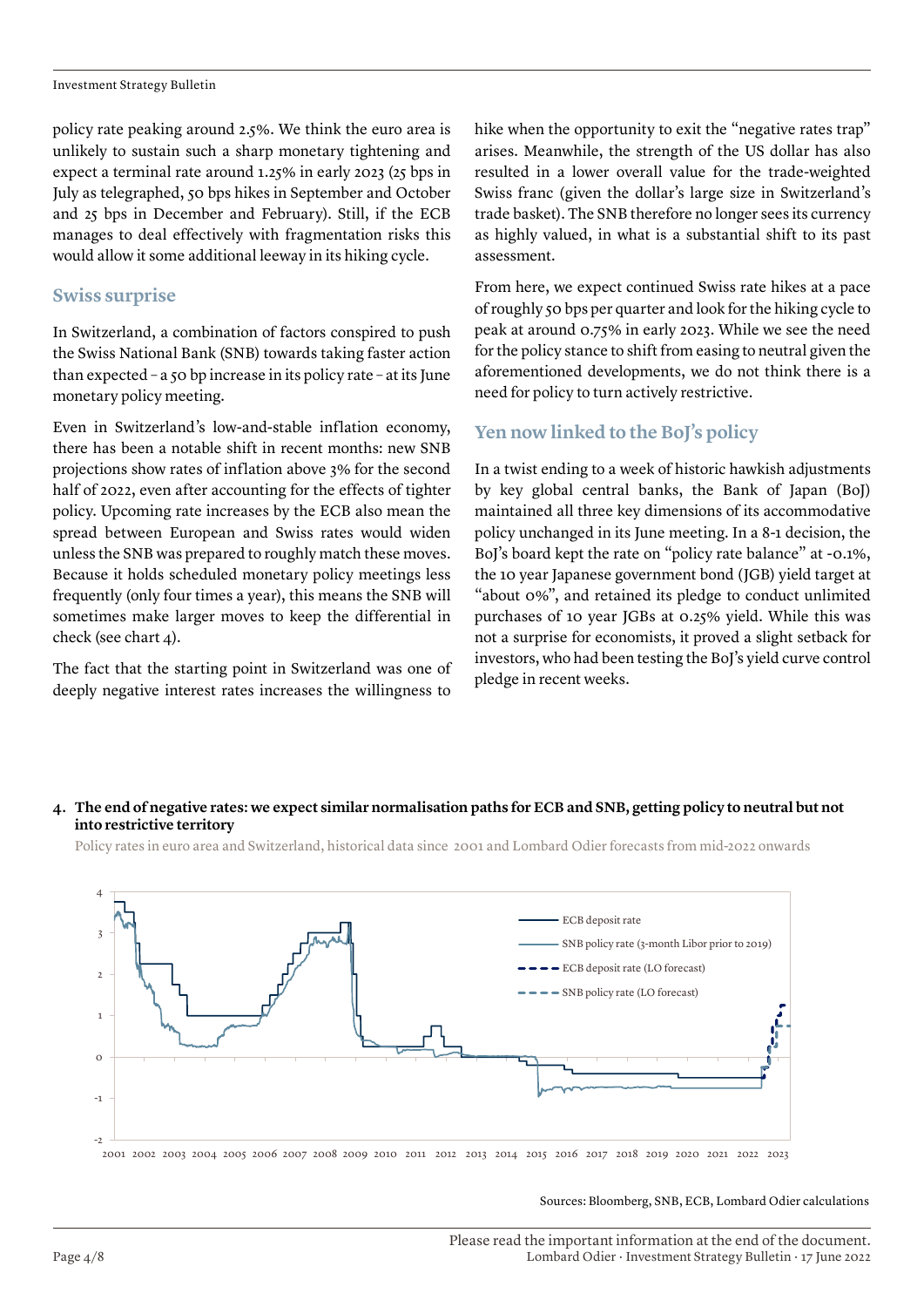We think an important clue was provided in the bank's official statement. The BoJ noted that "it is necessary to pay due attention to the developments in financial and foreign exchange markets and their impact on Japan's economic activity and prices." This atypical reference to currency movements effectively links the BoJ's future policy adjustments – which are highly likely to be tightening moves – to the value of the Japanese yen. As a result, any movement of the yen past comfort zones for both the BoJ and the Japanese cabinet would open discussions for possible tweaks to current policy. This is an interesting change to the BoJ's forward guidance, which could potentially cap yen weakness in the medium-term.

This raises our conviction that the BoJ will adjust its yield curve control in the second half. The falling cost of living is becoming a political issue in Japan, amidst the first genuine above-target inflation (i.e. excluding previous hikes in consumption tax) during Governor Haruhiko Kuroda's term. Increasing online searches for expressions like "bad yen depreciation" indicate that the public holds the BoJ responsible for the ongoing shift in their inflation outlook. The government is also paying attention to this ahead of July's upper House elections. In this environment, there is a clear incentive to reduce at least the pro-cyclicality of the BoJ's yield curve control. For this reason, we see the BoJ prepping the ground in coming months for the widening of the 10-year JGB yield tolerance band from the current plus/

minus 0.25% to 0.50% in October. From our perspective, this would matter more for the markets than the Ministry of Finance's direct interventions in the currency market, which we see as unlikely.

For sure, the markets will continue to test the BoJ on its willingness to defend its current 0.25% ceiling for 10-year JGBs in the near-term while the US Fed keeps its steep rate hike trajectory. This, in turn, creates modest upside for USDJPY, especially since we expect another 75 bp hike in the July FOMC. Beyond summer, however, we will likely see USDJPY settling in a range around 135 instead of rocketing past rarely-seen levels, as the BoJ's policy tweaks become more likely.

## **A cautious outlook**

We retain a cautious outlook ahead, as central banks around the world sacrifice growth opportunities to control inflation. However, we expect a downtrend in inflation in the second half, thanks to tighter policy and improvements in ongoing supply-demand imbalances. Even if inflation is likely to stay above central bank targets for a while, this deceleration should allow them to shift to a less aggressive tone, making the most extreme economic outcomes less likely.

> *Samy Chaar, Chief Economist Bill Papadakis, Macro Strategist Homin Lee, Asia Macro Strategist*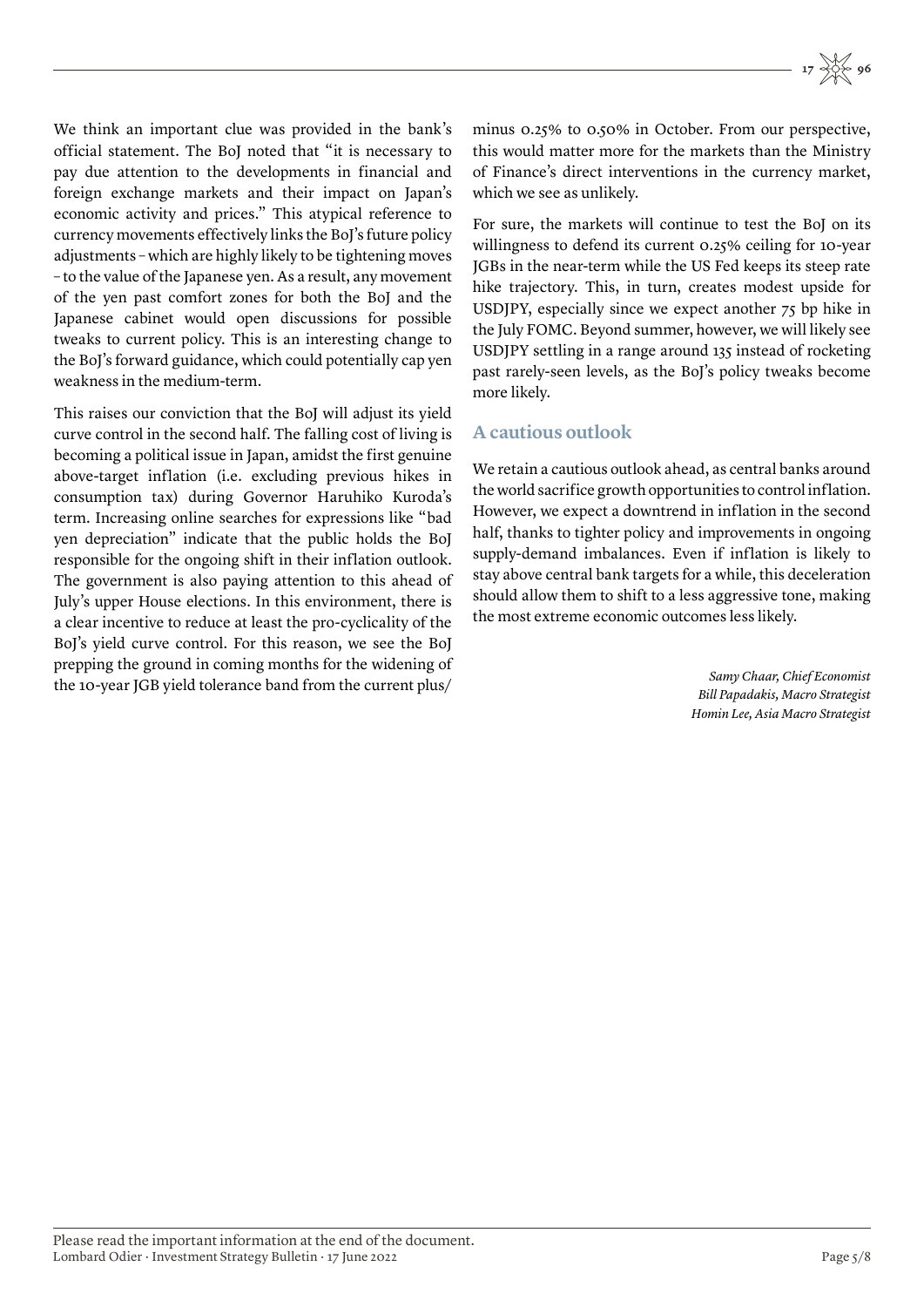### **Important information**

This is a marketing communication issued by Bank Lombard Odier & Co Ltd (hereinafter "Lombard Odier").

It is not intended for distribution, publication, or use in any jurisdiction where such distribution, publication, or use would be unlawful, nor is it aimed at any person or entity to whom it would be unlawful to address such a marketing communication. This marketing communication is provided for information purposes only. The contents of this marketing communication have not been reviewed by any regulatory authority in any jurisdiction. It does not constitute an offer or a recommendation to subscribe, purchase, sell or hold any security or financial instrument. It contains the opinions of Lombard Odier, as at the date of issue. **These opinions and the information contained herein do not take into account an individual's specific circumstances, objectives, or needs. No representation is made that any investment or strategy is suitable or appropriate to individual circumstances or that any investment or strategy constitutes personalised investment advice to any investor**. Tax treatment depends on the individual circumstances of each person and may be subject to change in the future. Lombard Odier does not provide tax advice. Therefore, you must verify the above and all other information provided in the marketing communication or otherwise review it with your external tax advisors. Some investment products and services, including custody, may be subject to legal restrictions or may not be available worldwide on an unrestricted basis. The information and analysis contained herein are based on sources considered reliable. Lombard Odier uses its best effort to ensure the timeliness, accuracy, and comprehensiveness of the information contained in this marketing communication. Nevertheless, all information and opinions as well as the prices, market valuations and calculations indicated herein may change without notice. **Investments are subject to a variety of risks**. Before entering into any transaction, an investor should consult his/her investment advisor and, where necessary, obtain independent professional advice in respect of risks, as well as any legal, regulatory, credit, tax, and accounting consequences. **Past performance is no guarantee of current or future returns, and the investor may receive back less than he/she invested**. The value of any investment in a currency other than the base currency of a portfolio is subject to foreign exchange rate risk. Exchange rates may fluctuate and adversely affect the value of the investment when it is realised and converted back into the investor's base currency. The liquidity of an investment is subject to supply and demand. Some products may not have a well-established secondary market or in extreme market conditions may be difficult to value, resulting in price volatility and making it difficult to obtain a price to dispose of the asset.

**European Union Members**: This marketing communication has been approved for use by Lombard Odier (Europe) S.A. in Luxembourg and by each of its branches operating in the following territories: **Belgium**: Lombard Odier (Europe) S.A. Luxembourg • Belgium branch; **France**: Lombard Odier (Europe) S.A. • Succursale en France; **Italy**: Lombard Odier (Europe) S.A. • Italian branch; **Spain**: Lombard Odier (Europe) S.A. • Sucursal en España Lombard Odier (Europe) S.A. is a credit institution authorised and regulated by the Commission de Surveillance du Secteur Financier (CSSF) in Luxembourg.

In addition, this marketing communication has also been approved for use by the following entity domiciled within the European Union: **Spain**: Lombard Odier Gestión (España) S.G.I.I.C., S.A.U., an investment management company authorised and regulated by the Comisión Nacional del Mercado de Valores (CNMV), Spain.

**Hong Kong:** This marketing communication is distributed in Hong Kong by Lombard Odier (Hong Kong) Limited, a licensed corporation registered by the Securities and Futures Commission of Hong Kong ("SFC") to carry on Type 1, Type 4 and Type 9 regulated activities under the Securities and Futures Ordinance ("SFO") in Hong Kong.

**Singapore:** This marketing communication is distributed in Singapore by Lombard Odier (Singapore) Ltd for the general information of accredited investors and other persons in accordance with the conditions specified in Sections 275 and 305 of the Securities and Futures Act (Chapter 289). Recipients in Singapore should contact Lombard Odier (Singapore) Ltd, an exempt financial adviser under the Financial Advisers Act (Chapter 110) and a merchant bank regulated and supervised by the Monetary Authority of Singapore, in respect of any matters arising from, or in connection with this marketing communication. The recipients of this marketing communication represent and warrant that they are accredited investors and other persons as defined in the Securities and Futures Act (Chapter 289). **This advertisement has not been reviewed by the Monetary Authority of Singapore**.

**Panama:** This marketing communication has been approved for use in Panama by Lombard Odier (Panama) Inc., an entity authorised and regulated by the Superintendencia del Mercado de Valores de Panamá. Licensed to operate as an Investment Adviser. Res. SMV No.528-2013.

**Israel:** This marketing communication has been approved for use in Israel by the Israel Representative Office of Bank Lombard Odier & Co Ltd, an entity not supervised by the Bank of Israel, but by the Swiss Financial Market Supervisory Authority, which supervises the activities of Bank Lombard Odier & Co Ltd.

**South Africa:** This marketing communication has been approved for use in South Africa by the South Africa Representative Office of Bank Lombard Odier & Co Ltd, an authorised financial services provider. Registration number 48505.

**Switzerland:** This marketing communication has been approved for use in Switzerland by Bank Lombard Odier & Co Ltd, a bank and securities firm authorised and regulated by the Swiss Financial Market Supervisory Authority (FINMA).

**United Kingdom:** This marketing communication has been approved for use in the United Kingdom by Lombard Odier (Europe) S.A. – UK Branch, a bank authorised and regulated by the Commission de Surveillance du Secteur Financier ('CSSF') in Luxembourg and authorised in the UK by the Prudential Regulation Authority ('PRA'). Subject to regulation by the Financial Conduct Authority ('FCA') and limited regulation by the Prudential Regulation Authority. Financial Services Firm Reference Number 597896. **Details about the extent of our authorisation and regulation by the Prudential Regulation Authority and regulation by the Financial Conduct Authority are available from us on request.**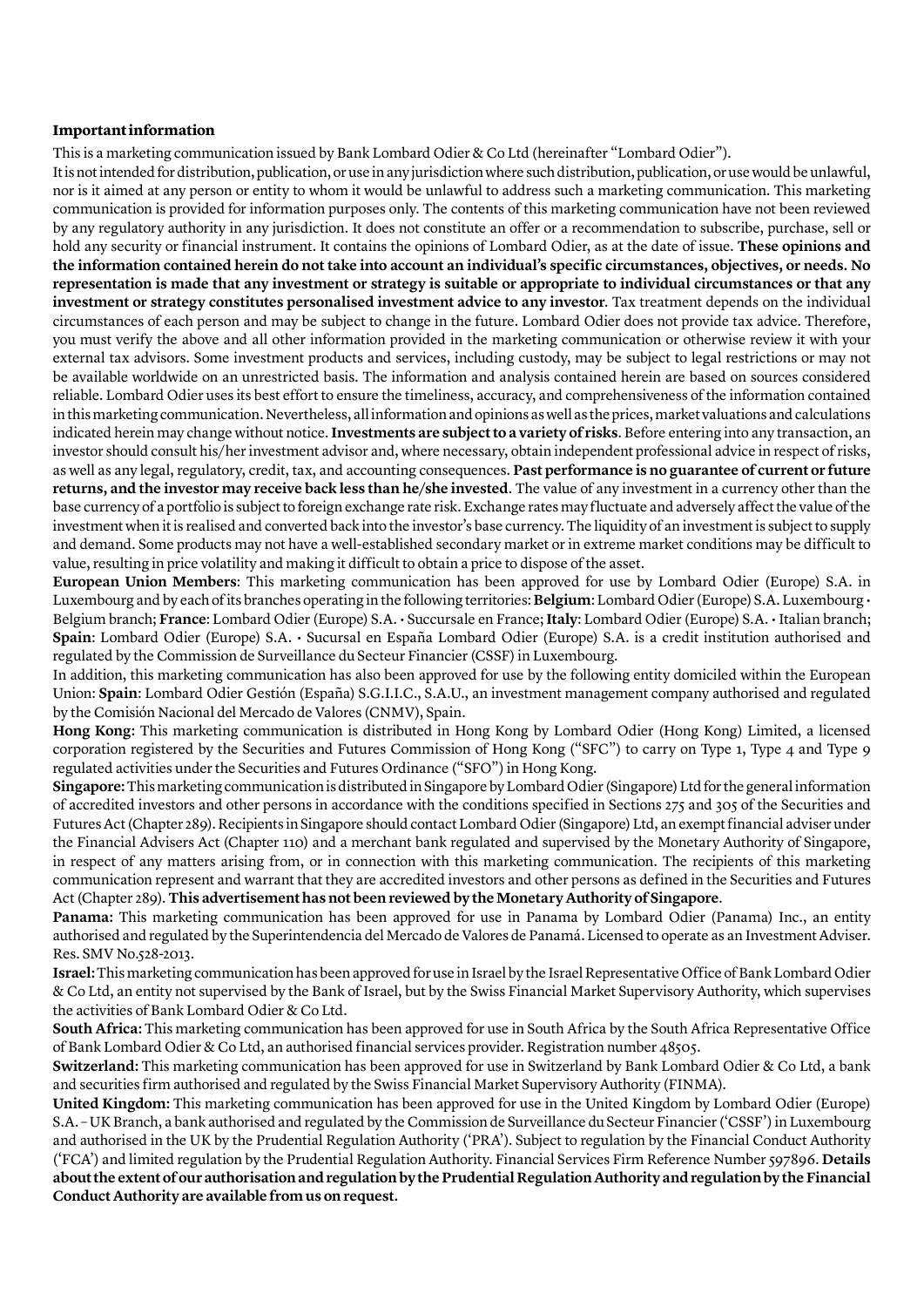**United States:** Neither this document nor any copy thereof may be sent to, taken into, or distributed in the United States of America, any of its territories or possessions or areas subject to its jurisdiction, or to or for the benefit of a United States Person. For this purpose, the term "United States Person" shall mean any citizen, national or resident of the United States of America, partnership organised or existing in any state, territory or possession of the United States of America, a corporation organised under the laws of the United States or of any state, territory or possession thereof, or any estate or trust that is subject to United States Federal income tax regardless of the source of its income.

This marketing communication may not be reproduced (in whole or in part), transmitted, modified, or used for any public or commercial purpose without the prior written permission of Lombard Odier.

**Data protection:** You may be receiving this communication because you have provided us with your contact details. If this is the case, note that we may process your personal data for direct marketing purposes. If you wish to object to this processing, please address your objection to the Group's Data Protection Officer: Bank Lombard Odier & Co Ltd, Group Data Protection Officer, 11, Rue de la Corraterie, 1204 Geneva, Switzerland. E-Mail: group-dataprotection@lombardodier.com. For more information on Lombard Odier's data protection policy, please refer to www.lombardodier.com/privacy-policy.

© 2022 Bank Lombard Odier & Co Ltd – all rights reserved. Ref. LOCH/LOESA/LOASIA-GM-en-032022.